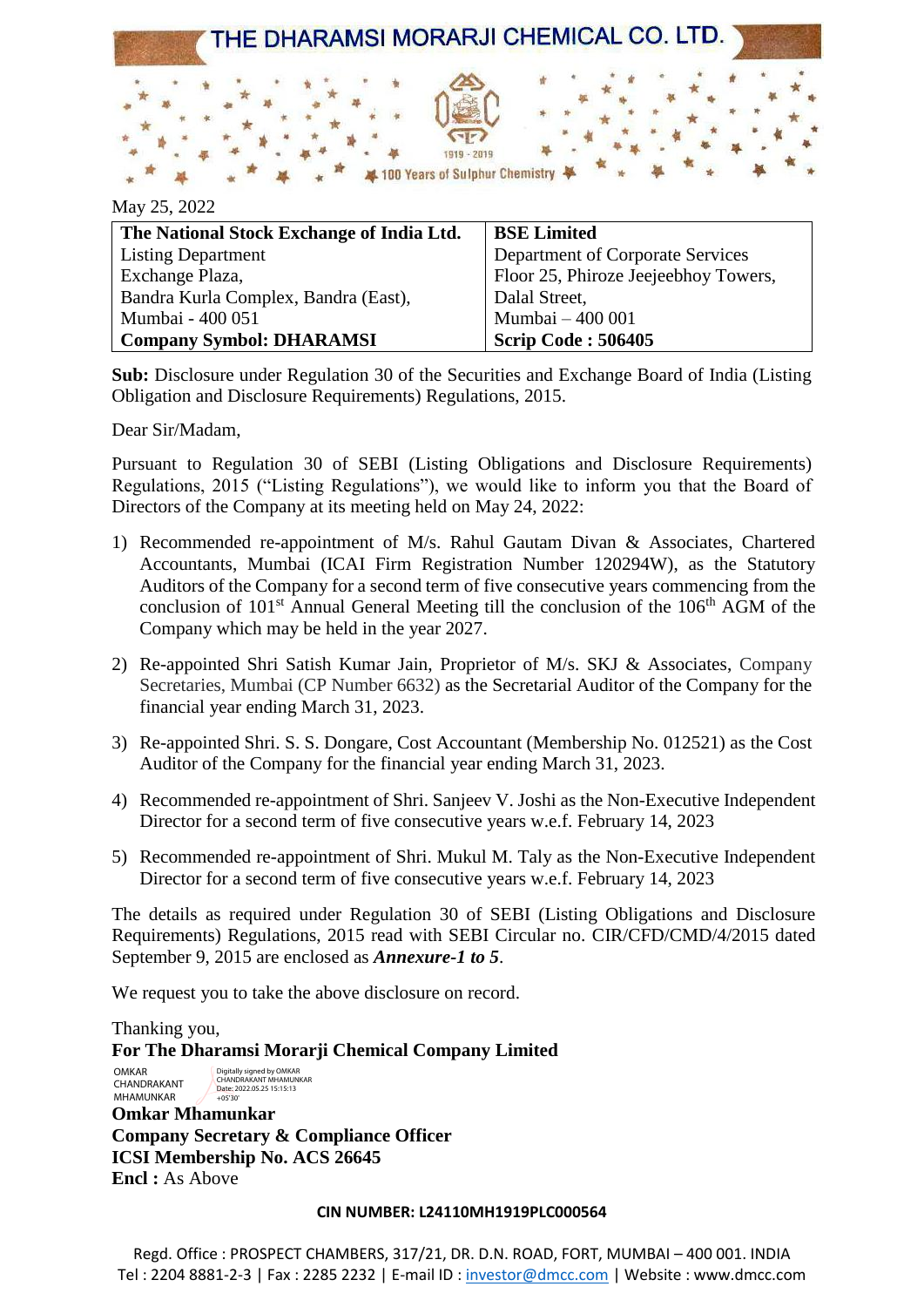

Information pursuant to regulation 30 of the Listing Regulations read with SEBI Circular Ref. CIR/CFD/CMD/4/2015 dated 9<sup>th</sup> September, 2015

| <b>Name</b>                                     | M/s. Rahul Gautam Divan & Associates, Chartered<br>Accountants (Firm Registration No. 120294W)                                                                                                                                                                                                                                                                                                                                                                                                                                                                                                                                                                                                                              |
|-------------------------------------------------|-----------------------------------------------------------------------------------------------------------------------------------------------------------------------------------------------------------------------------------------------------------------------------------------------------------------------------------------------------------------------------------------------------------------------------------------------------------------------------------------------------------------------------------------------------------------------------------------------------------------------------------------------------------------------------------------------------------------------------|
| <b>Reason for change</b>                        | Re-Appointment $(2nd Term of five consecutive years)$                                                                                                                                                                                                                                                                                                                                                                                                                                                                                                                                                                                                                                                                       |
| Date of appointment                             | The Board on the recommendation of Audit Committee<br>has recommended re-appointment of the Statutory<br>Auditors for the second term of five consecutive years<br>w.e.f. conclusion of 101 <sup>st</sup> Annual General Meeting<br>(AGM). The said re-appointment will be placed for the<br>approval of the Shareholders of the Company at their<br>ensuing AGM to be held on September 14, 2022 and if<br>approved by the Shareholders the appointment will take<br>effect from the conclusion of 101 <sup>st</sup> AGM.                                                                                                                                                                                                  |
| <b>Term of Appointment</b>                      | Five (5) consecutive years from the conclusion of $101st$<br>AGM. (Subject to approval of Shareholders at their<br>ensuing AGM to be held on September 14, 2022)                                                                                                                                                                                                                                                                                                                                                                                                                                                                                                                                                            |
| <b>Brief profile</b>                            | Rahul Gautam Divan & Associates is a member of<br>Intercontinental Grouping of Accountants and Lawyers,<br>a worldwide association of professional services firms,<br>offering high quality accounting, auditing, legal and<br>consultancy services. The combined experience of the<br>partners in the chartered accountancy profession within<br>the firm is over 40 years. Rahul Gautam Divan &<br>Associates have associated offices in Ahmedabad, with<br>resident partners at the associated office. Rahul Gautam<br>Divan & Associates have been involved in the Statutory<br>Audits and also Internal Audits of various companies,<br>and have the wide experience to conduct the statutory<br>audit of the Company. |
| relationships<br><b>Disclosure</b><br><b>of</b> | <b>NIL</b>                                                                                                                                                                                                                                                                                                                                                                                                                                                                                                                                                                                                                                                                                                                  |
| between directors                               |                                                                                                                                                                                                                                                                                                                                                                                                                                                                                                                                                                                                                                                                                                                             |

### **(Re-Appointment of Statutory Auditor)**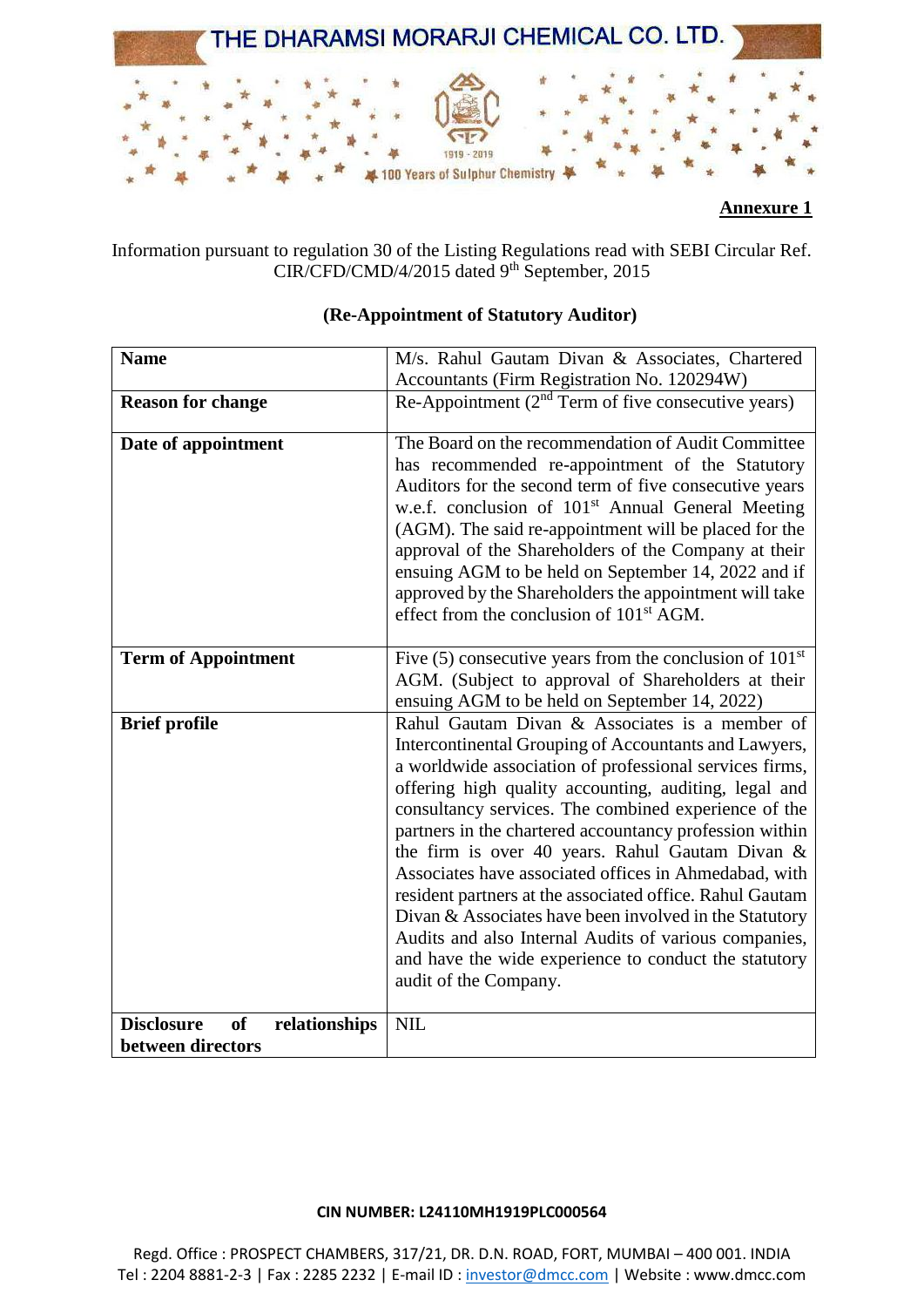

Information pursuant to regulation 30 of the Listing Regulations read with SEBI Circular Ref. CIR/CFD/CMD/4/2015 dated 9<sup>th</sup> September, 2015

| <b>Name</b>                                     | M/s. SKJ & Associates, Company Secretaries, (CP)            |
|-------------------------------------------------|-------------------------------------------------------------|
|                                                 | No.6632)                                                    |
| <b>Reason for change</b>                        | Re-Appointment                                              |
|                                                 |                                                             |
| Date of appointment                             | May 24, 2022 (Date of Board Resolution)                     |
|                                                 |                                                             |
| <b>Term of Appointment</b>                      | 1 Year (Appointed as Secretarial Auditor for the            |
|                                                 | financial year ending March 31, 2023)                       |
| <b>Brief profile</b>                            | SKJ & Associates - a consultancy firm established in        |
|                                                 | 2005 by Mr. Satish Kumar Jain, has an extensive             |
|                                                 | experience of corporate services. Firm offers a wide        |
|                                                 | range of specialized Secretarial, Compliance, Legal         |
|                                                 | services that meet the immediate as well as the long-       |
|                                                 | term multi-disciplinary business needs of clients. Their    |
|                                                 | services are comprehensive blend of business strategy,      |
|                                                 |                                                             |
|                                                 | in-depth specific issues.                                   |
|                                                 | Firm provide liaison services with the Registrar of         |
|                                                 | Companies (ROC), NCLT, Regional Director (RD), E            |
|                                                 | - filling with MCA -21, NBFC, Stock Exchanges,              |
|                                                 | official liquidator, Securities and Exchange Board of       |
|                                                 | India, Reserve Bank of India and other statutory            |
|                                                 |                                                             |
|                                                 | authorities to provide strategic and total legal assistance |
|                                                 | corporate law<br>and<br>matters<br>for<br>commercial        |
|                                                 | documentation under one roof.                               |
| <b>Disclosure</b><br><b>of</b><br>relationships | <b>NIL</b>                                                  |
| between directors                               |                                                             |

# **(Re-Appointment of Secretarial Auditor)**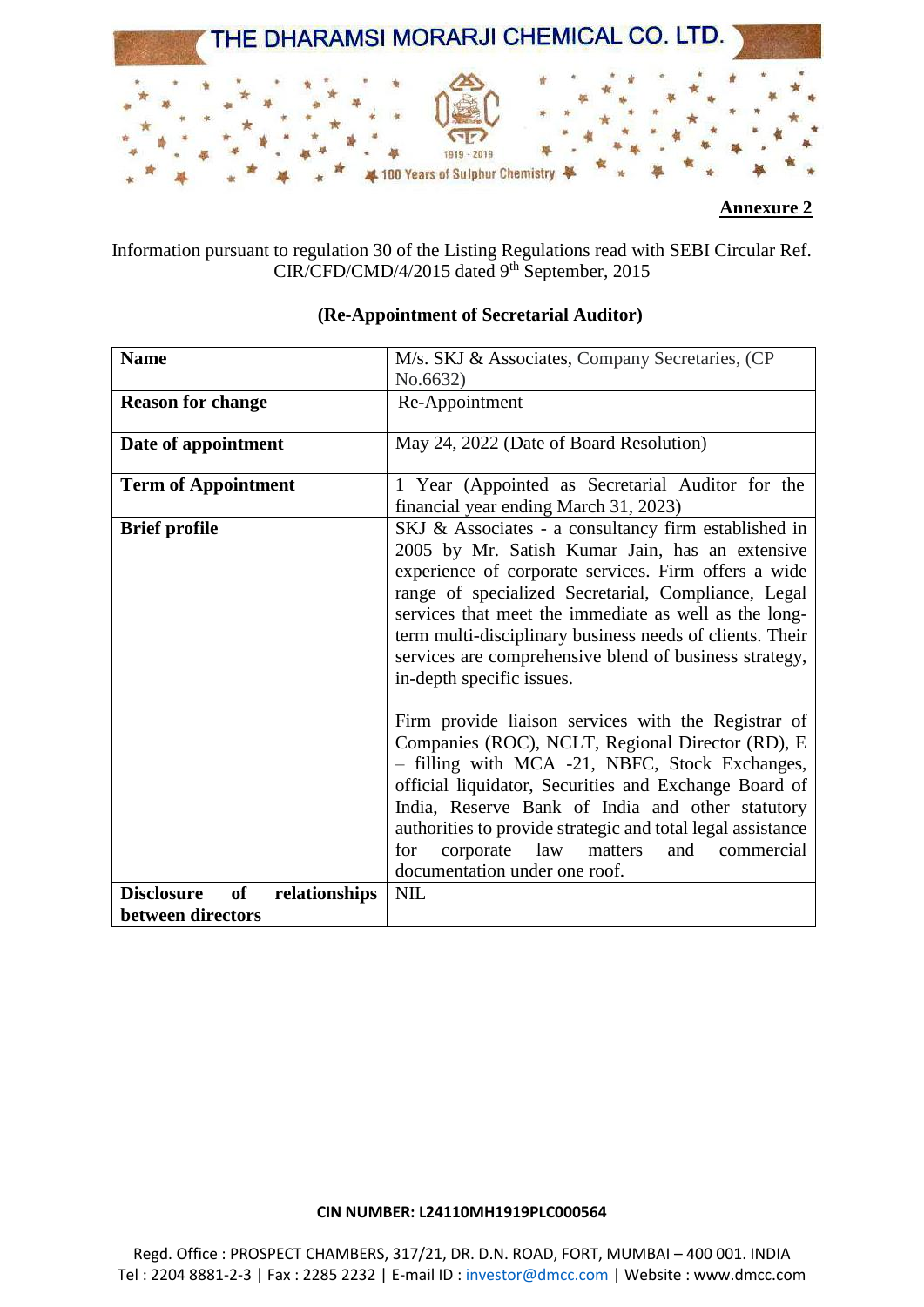

Information pursuant to regulation 30 of the Listing Regulations read with SEBI Circular Ref. CIR/CFD/CMD/4/2015 dated 9<sup>th</sup> September, 2015

| <b>Name</b>                              | Shri. Shankar Shripad Dongare, Cost Accountant          |
|------------------------------------------|---------------------------------------------------------|
|                                          | (Membership No. 012521)                                 |
| <b>Reason for change</b>                 | Re-Appointment                                          |
|                                          |                                                         |
| Date of appointment                      | May 24, 2022 (Date of Board Resolution)                 |
|                                          |                                                         |
| <b>Term of Appointment</b>               | 1 Year (Appointed as Cost Auditor for the financial     |
|                                          | year ending March 31, 2023)                             |
| <b>Brief profile</b>                     | Shri Shankar Shripad Dongare holds M. Com, FCMA         |
|                                          | (FICWA), GDC&A degree. He is a practising as Cost       |
|                                          | Accountant since 1993 and also working as Certified     |
|                                          | Auditor of Co-operative Organisations (Class I). He has |
|                                          | in depth knowledge in the area of Cost Management,      |
|                                          | Cost Accounting as well as Cost Auditing. He has also   |
|                                          | authored various Articles, Research papers, etc. which  |
|                                          | gets published in Institutes Magazines, bulletins, etc. |
| of<br><b>Disclosure</b><br>relationships | <b>NIL</b>                                              |
| between directors                        |                                                         |

# **(Re-Appointment of Cost Auditor)**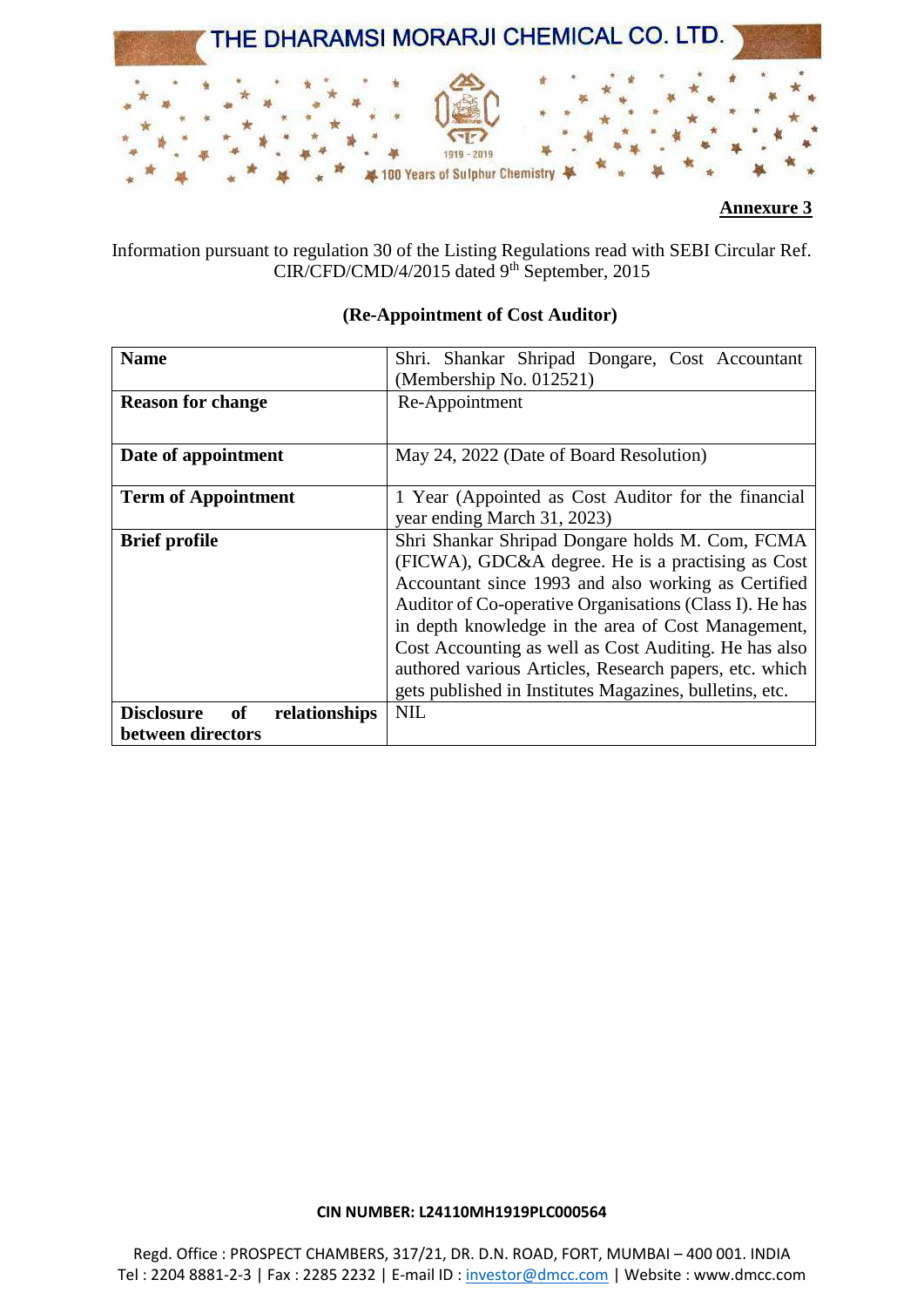

Information pursuant to regulation 30 of the Listing Regulations read with SEBI Circular Ref. CIR/CFD/CMD/4/2015 dated 9<sup>th</sup> September, 2015

| <b>Name</b>                                                   | Shri. Sanjeev V. Joshi, Non-Executive Independent                                                                                                                                                                                                        |
|---------------------------------------------------------------|----------------------------------------------------------------------------------------------------------------------------------------------------------------------------------------------------------------------------------------------------------|
|                                                               | Director (DIN: 00392020)                                                                                                                                                                                                                                 |
| <b>Reason for change</b>                                      | Re-Appointment $(2nd Term of five consecutive years)$                                                                                                                                                                                                    |
| Date of appointment                                           | The Board on the recommendation of Nomination and<br>Remuneration Committee has recommended his re-<br>appointment for the second term of five consecutive<br>years w.e.f. February 14, 2023.                                                            |
|                                                               | The said re-appointment will be placed for the approval<br>of the Shareholders of the Company at their ensuing<br>AGM to be held on September 14, 2022 and if approved<br>by the Shareholders the appointment will take effect<br>from February 14, 2023 |
| <b>Term of Appointment</b>                                    | Second Term of Five (5) consecutive years w.e.f.<br>February 14, 2023. (Subject to approval of<br>Shareholders at their ensuing AGM to be held on<br>September 14, 2022)                                                                                 |
| <b>Brief profile</b>                                          | Shri Sanjeev Vishwanath Joshi (DIN: 00392020), holds<br>a B.Com. degree and is a practising Chartered<br>Accountant for over 35 years. He has in-depth<br>knowledge in finance and accounting and taxation.                                              |
| of<br><b>Disclosure</b><br>relationships<br>between directors | <b>NIL</b>                                                                                                                                                                                                                                               |

# **(Re-Appointment of Independent Director)**